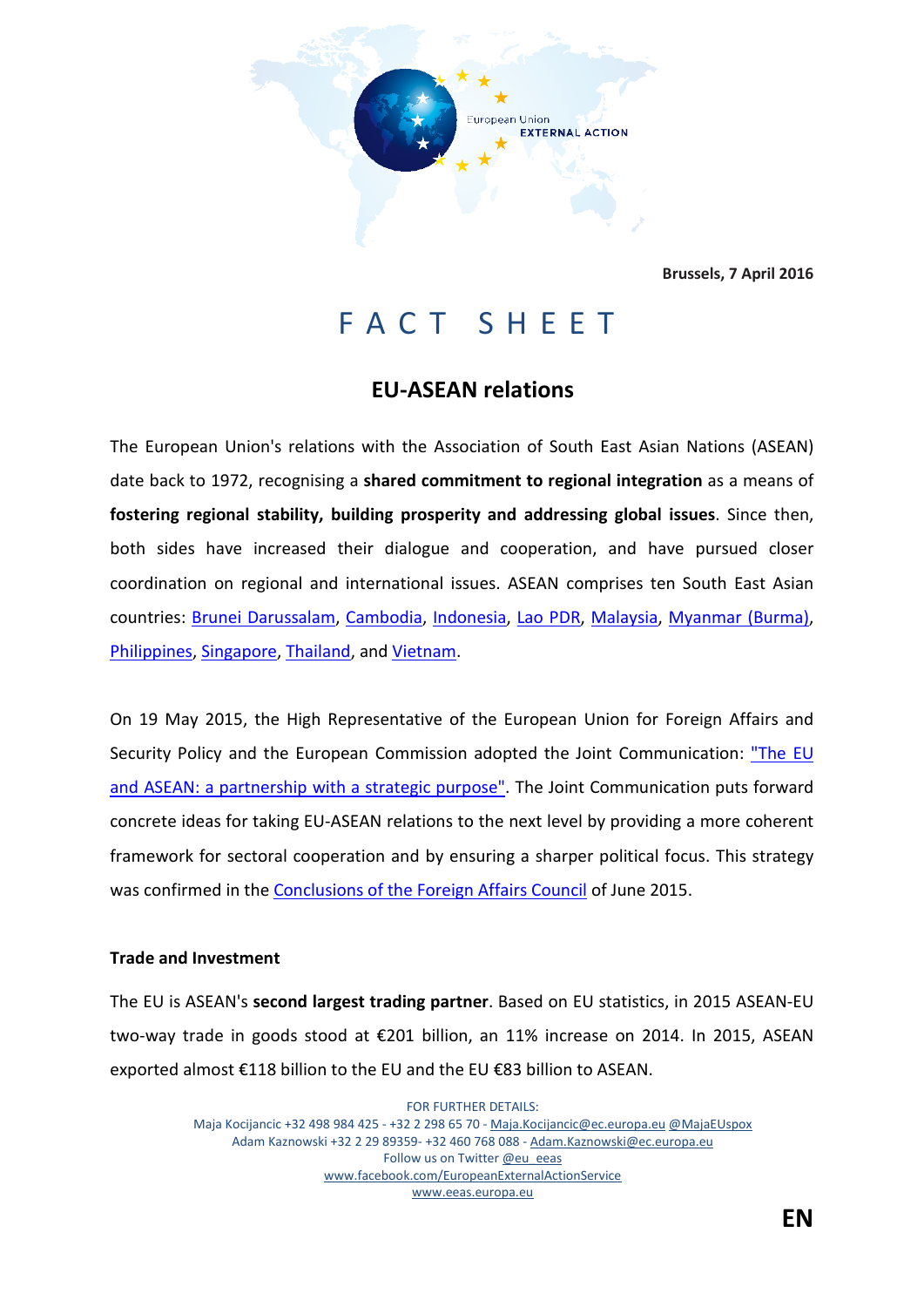The EU is the **biggest provider of Foreign Direct Investment in ASEAN** and has built a solid investment stock of over €194 billion in the region, accounting for almost a quarter of total Foreign Direct Investment in ASEAN. The EU has concluded negotiations for **Free Trade**  Agreements (FTA) with **Singapore** and with *Vietnam* and is negotiating FTAs with several other ASEAN countries [\(Thailand,](http://trade.ec.europa.eu/doclib/press/index.cfm?id=875) [Malaysia](http://trade.ec.europa.eu/doclib/docs/2010/october/tradoc_146696.pdf) and the [Philippines\)](http://europa.eu/rapid/press-release_IP-15-6352_en.htm). The EU is also making progress with Indonesia on ongoing discussions on pre-negotiations of a Comprehensive Economic Partnership Agreement (CEPA). Additionally, the EU is negotiating an *investment* [protection agreement](http://europa.eu/rapid/press-release_IP-14-285_en.htm) with Myanmar (Burma). These agreements are stepping stones towards a fully-fledged EU-ASEAN region-to-region FTA. In this respect, the EU is engaged with ASEAN on assessing jointly the prospects towards the possible resumption of these region-to-region FTA negotiations.

#### **Mobility, education and culture**

10 million people travel between our two regions each year. Seven million are EU citizens who travel to ASEAN for tourism, business, study, family visits and otherwise, more than from any other partner of ASEAN. There is also a **growing exchange of students and scholars**. Each year over 1,300 students and staff from ASEAN universities receive scholarships and almost 600 European students and staff will travel to ASEAN countries under the [Erasmus+](http://ec.europa.eu/programmes/erasmus-plus/) programme. Over 25 ASEAN scholars a year benefit from **Marie Skłodowska-Curie Fellowships**. In addition, many scholarships are provided directly by EU Member States.

The **EU Support to Higher [Education in ASEAN Region](http://www.share-asean.eu/)** project (SHARE) is supporting the creation of an **ASEAN Inter-University Network** through **€10 million** in funding over the period 2015-2019. This programme, which began in January 2015, is improving the comparability of university qualifications and makes it easier to transfer credits obtained at one ASEAN university to another, promoting people to people connectivity. SHARE is a joint initiative aimed at sharing Europe's experience from the "Bologna Process" with ASEAN. More than 212 ASEAN research organisations link up with EU organisations under the EU's  $7<sup>th</sup>$  Research Framework Programme (2007-2013). Benefitting from nearly €20 million of EU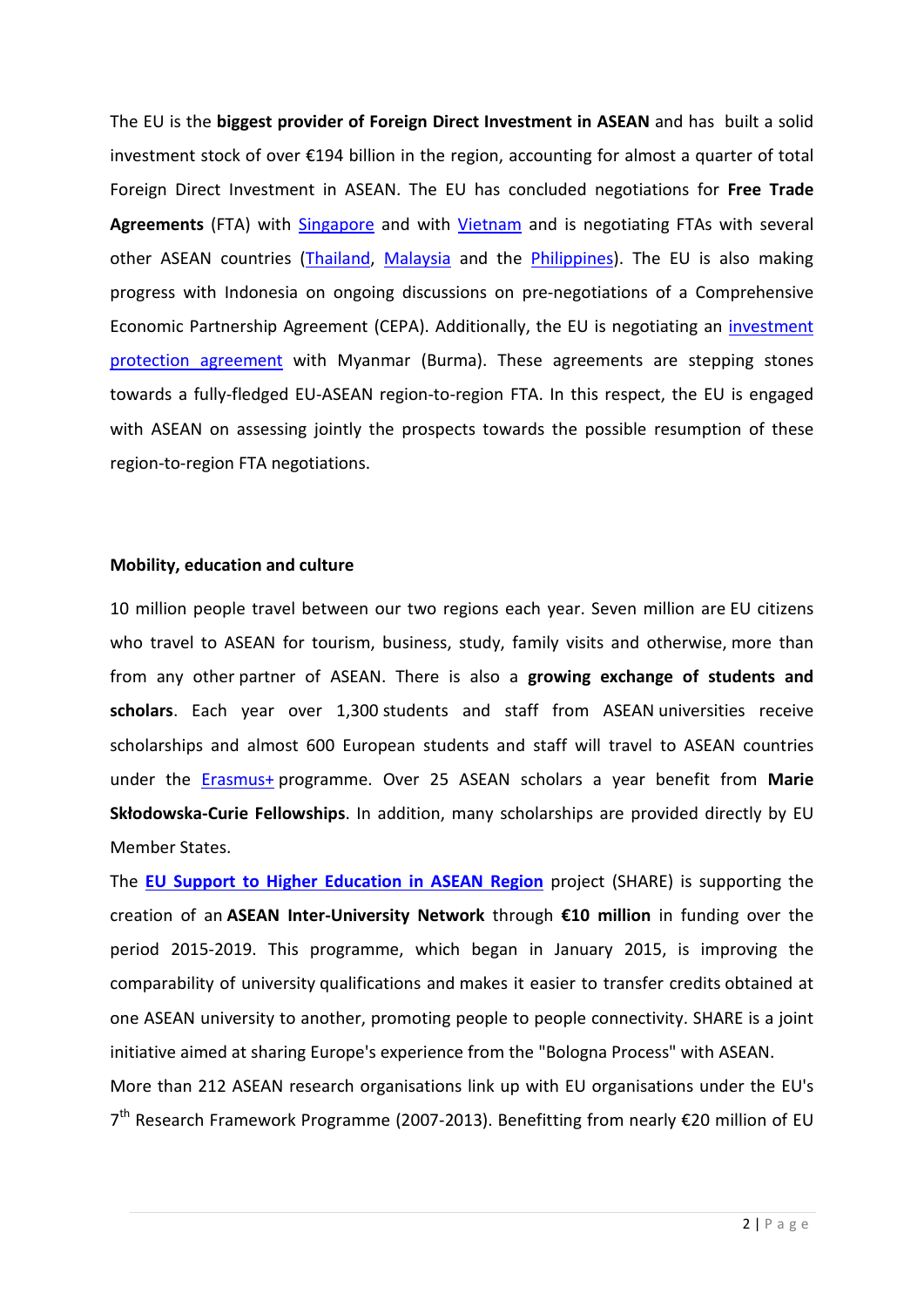funding, 103 projects have been devised with the aim of **knowledge exchange**. Cooperation will continue under the EU's new [Horizon 2020](https://ec.europa.eu/programmes/horizon2020/) programme.

#### **Political cooperation**

In recent years there has been an unprecedented number of **top-level visits** from EU officials to South East Asia. This includes visits by former Presidents Herman Van Rompuy and José Manuel Barroso, High Representative Federica Mogherini, as well as several other European Commissioners. There has also been a marked rise in the visits by EU Member States. In October 2014, the EU and ASEAN met for an informal Leaders' Meeting for the first time since 2007. The EU Special Representative for Human Rights, Stavros Lambrinidis, has also been active in South East Asia in order to intensify our dialogue on human rights, meeting [with the ASEAN Intergovernmental Commission on Human Rights \(AICHR\)](http://aichr.org/press-release/the-asean-intergovernmental-commission-on-human-rights-meets-with-the-european-union-special-representative-for-human-rights/) in May 2013 and travelling to Jakarta twice in 2014. In October 2015 the AICHR visited the EU institutions for the second time on a full-week visit during which the [first EU-ASEAN Policy Dialogue on](http://eeas.europa.eu/top_stories/2015/151026_02_en.htm)  [Human Rights](http://eeas.europa.eu/top_stories/2015/151026_02_en.htm) took place.

In July 2012, the EU [acceded to](http://europa.eu/rapid/press-release_IP-12-781_en.htm) ASEAN's **Treaty of Amity and Cooperation**. Two months earlier, EU and ASEAN Foreign Ministers adopted a [Plan of Action](http://www.eeas.europa.eu/asean/docs/plan_of_action_en.pdf) for the period 2013 to 2017 in Brunei. The EU and ASEAN are also stepping up their engagement on **non-traditional security** aspects. The EU and ASEAN work together to enhance crisis response and disaster management, including through EU support to the **ASEAN Centre for Humanitarian** [Assistance.](http://www.ahacentre.org/)

### **Security and defence-related cooperation**

Besides the non-traditional security aspects, the European Union also has a clear interest and plays a relevant role in **maintaining stability in Asia**. The EU thus promotes a security architecture that is better able to manage the region's political tensions. In recent years, the EU has stepped up its involvement in security and defence related matters commensurate with its global role and responsibilities. Cooperation on broad security issues is growing element in the EU's relationship with ASEAN. This is illustrated by the attendance of the High Representative/Vice-President at every **ASEAN Regional Forum Ministerial** since 2012, as well as the Shangri La Dialogue in [2014](http://europa.eu/rapid/press-release_IP-13-489_en.htm) and [2015.](http://eeas.europa.eu/top_stories/2015/010615_asia_security_summit_en.htm) The Chairman of the EU Military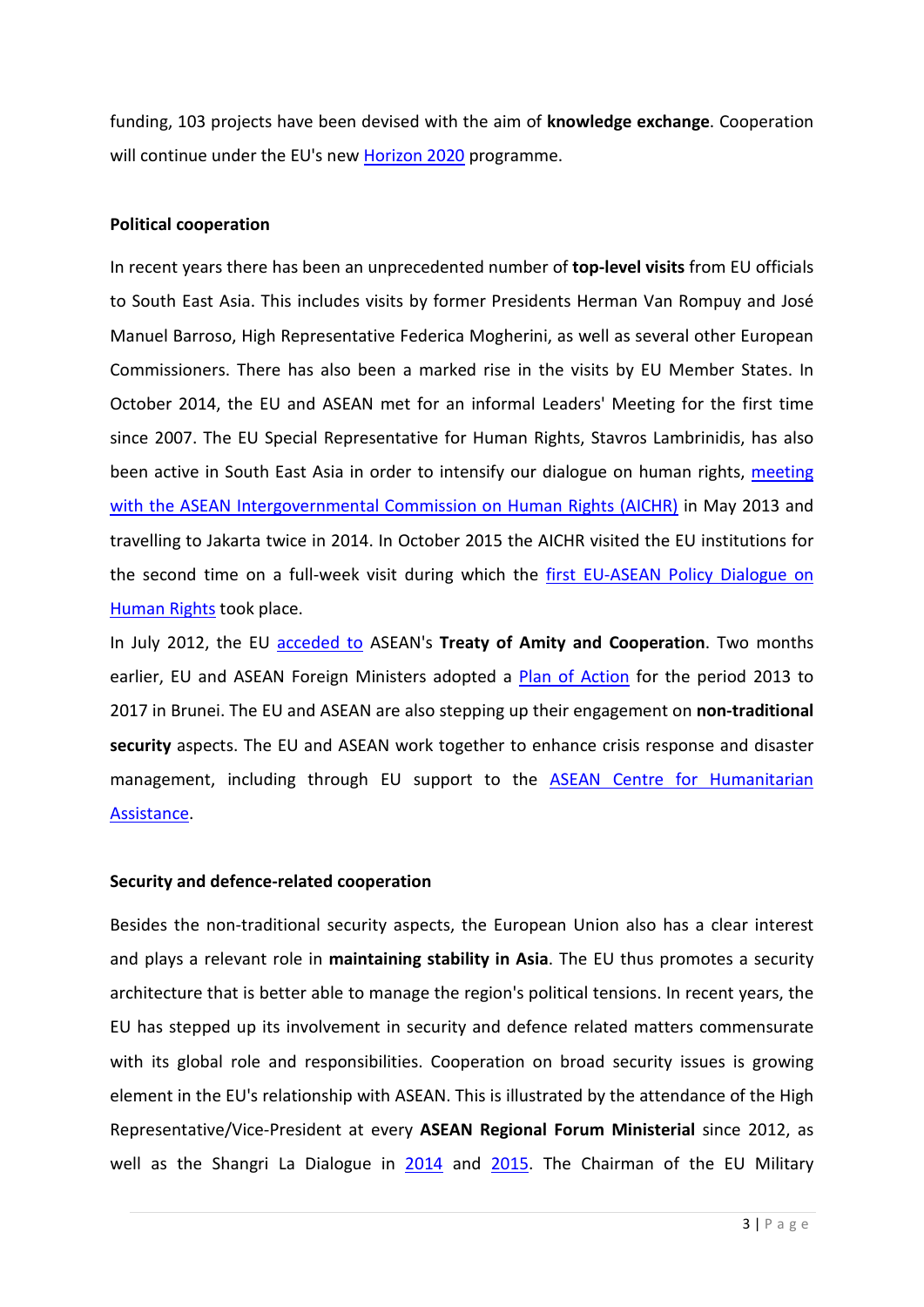Committee has paid several visits to the respective chairs of ASEAN and has also attended the Shangri La Dialogue and the Asia Pacific Roundtable.

The EU has so far organised two **Common Security and Defence Policy** (CSDP) orientation courses for ASEAN countries, informing ASEAN representatives on the EU's civilian and military missions and operations. Furthermore, in [2013](http://eeas.europa.eu/delegations/indonesia/press_corner/all_news/news/2013/20131118_01_en.htm) and [2015](http://eeas.europa.eu/delegations/indonesia/press_corner/all_news/news/2015/20150506_02_en.htm) the EU, together with Indonesia and Malaysia, organised High Level Dialogues on **Maritime Security**. Further editions are being planned for 2016 and 2017 with Thailand and the Philippines respectively. The High Level Dialogue brings together senior officials and experts to discuss how to forge effective answers to maritime security related challenges. The EU has also co-chaired a number of initiatives in the **ASEAN Regional Forum** (ARF) framework, for instance two training [courses on Preventive Diplomacy](http://eeas.europa.eu/delegations/asean/press_corner/all_news/news/2015/20151130_01_en.htm) as well as a [workshop on CBRN Risk Mitigation](http://eeas.europa.eu/delegations/asean/press_corner/all_news/news/2015/20150910_01_en.htm) and another one on [Confidence Building Measures during Cyber-incidents.](http://eeas.europa.eu/delegations/malaysia/press_corner/all_news/news/2016/short_content_en.htm) Other security-related initiatives between the EU and the ARF include Inter-Sessional **Meetings on Counter-Terrorism and Transnational Crime**, the **Defence** Officials Dialogue, and **Disaster Relief Exercises**. The EU and the Philippines will co-chair an ARF workshop on the **prevention of violent extremism** in 2016/17.

#### **Integration and connectivity**

As two leading **regional integration** initiatives, the EU and ASEAN are natural partners, and regularly share their experiences - both successes and challenges – of how to make integration work. Exchanges have been taken to a higher level since the first session of the [dialogue on connectivity](http://eeas.europa.eu/delegations/indonesia/press_corner/all_news/news/2014/20140228_01_en.htm) in Myanmar in September 2014.

In the last 15 years, **air traffic** between the EU and ASEAN has almost doubled. More than **10 million passengers** now travel between the two regions every year: a figure that is expected to grow by 65% over the next 20 years. The EU supports ASEAN's endeavour to establish a single aviation market; ASEAN was identified in the recent [EU Aviation Strategy](http://europa.eu/rapid/press-release_MEMO-15-6145_en.htm) as one of the priorities for negotiating a region-to-region Air Transport Agreement.

#### **Significant sectoral cooperation**

The EU is a **major development partner** of ASEAN and the **biggest donor** to the ASEAN Secretariat. In the current budget cycle (2014-2020), the EU is supporting the ASEAN